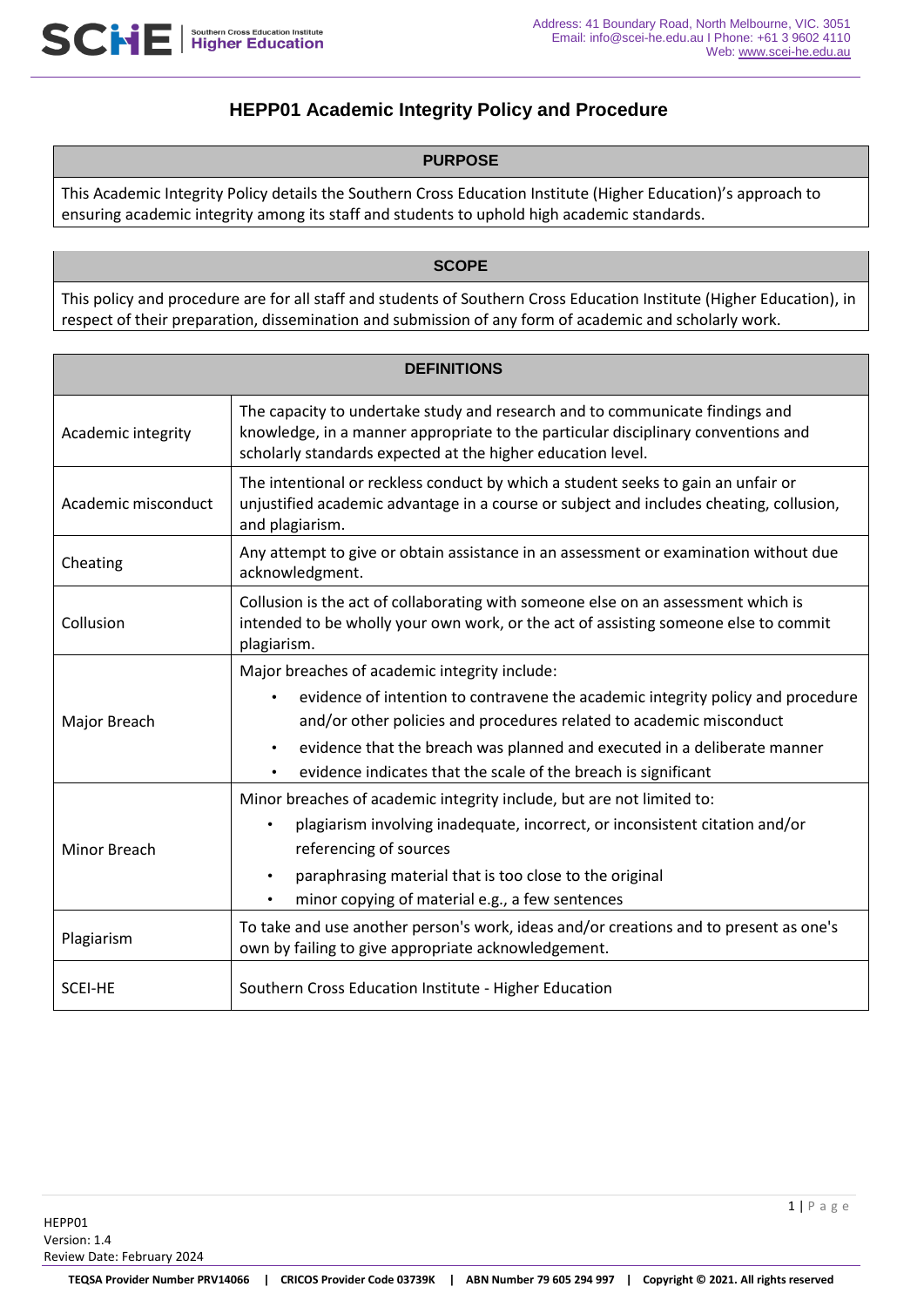| <b>POLICY</b> |                                                                                                                                                                                                                                                                                                                                                                                                                                                                                                                                                                                                                                                                                       |  |  |  |
|---------------|---------------------------------------------------------------------------------------------------------------------------------------------------------------------------------------------------------------------------------------------------------------------------------------------------------------------------------------------------------------------------------------------------------------------------------------------------------------------------------------------------------------------------------------------------------------------------------------------------------------------------------------------------------------------------------------|--|--|--|
| 1.            | SCEI-HE requires its staff and students to observe the highest ethical standards in every aspect of their<br>academic work. This value has been set out clearly in our strategic plan. These standards apply to all staff<br>and students, and the Institute actively demonstrates its commitment to them by recognising scholarly<br>work and penalising all forms of academic dishonesty.                                                                                                                                                                                                                                                                                           |  |  |  |
| 2.            | SCEI-HE is committed to upholding the highest standards of academic integrity. Its staff are therefore<br>required to:<br>offer formal induction to the students to increase their awareness of ethical academic conduct.<br>2.1.<br>2.2.<br>teach their students ethically sound reasoning, research practice and independent scholarship<br>according to ethical standards; and<br>2.3.<br>uphold academic integrity by teaching and assisting them to practice academic honesty,                                                                                                                                                                                                   |  |  |  |
|               | particularly in regards to plagiarising their work.                                                                                                                                                                                                                                                                                                                                                                                                                                                                                                                                                                                                                                   |  |  |  |
| 3.            | SCEI-HE's students are responsible for:<br>having a clear understanding of academic integrity and academic dishonesty<br>3.1.<br>3.2.<br>fully integrating this understanding into any work submitted for assessment, including:<br>3.2.1.<br>ensuring that their work is in no way falsified or plagiarised<br>acknowledging appropriately the work of others by using approved referencing<br>3.2.2.<br>conventions as per the requirements of each assessment e.g., APA or Harvard<br>3.2.3.<br>taking reasonable steps to prevent other students from copying or plagiarising their<br>work, including:<br>not leaving their work unattended and accessible to others<br>3.2.3.1. |  |  |  |
|               | log off computers and remove USB Flash Drive from computer port when<br>3.2.3.2.                                                                                                                                                                                                                                                                                                                                                                                                                                                                                                                                                                                                      |  |  |  |
|               | finished                                                                                                                                                                                                                                                                                                                                                                                                                                                                                                                                                                                                                                                                              |  |  |  |
|               | 3.2.3.3.<br>if working on computers and stepping away temporarily, ensure the computer is<br>locked and work is not accessible by others                                                                                                                                                                                                                                                                                                                                                                                                                                                                                                                                              |  |  |  |
|               | 3.2.4.<br>recording all bibliographic information for referencing when using other resources                                                                                                                                                                                                                                                                                                                                                                                                                                                                                                                                                                                          |  |  |  |
| 4.            | SCEI-HE's academic staff are responsible for:                                                                                                                                                                                                                                                                                                                                                                                                                                                                                                                                                                                                                                         |  |  |  |
|               | designing assessment tasks that will minimise opportunities for plagiarism, collusion and/or<br>4.1.<br>cheating                                                                                                                                                                                                                                                                                                                                                                                                                                                                                                                                                                      |  |  |  |
|               | providing students with clear guidelines of what constitutes plagiarism, collusion and/or cheating<br>4.2.<br>and how to avoid it.                                                                                                                                                                                                                                                                                                                                                                                                                                                                                                                                                    |  |  |  |
| 5.            | SCEI-HE as a whole is responsible for:                                                                                                                                                                                                                                                                                                                                                                                                                                                                                                                                                                                                                                                |  |  |  |
|               | 5.1.<br>providing appropriate education about academic integrity and academic dishonesty, and to                                                                                                                                                                                                                                                                                                                                                                                                                                                                                                                                                                                      |  |  |  |
|               | integrate these into its course design practices; and<br>5.2.<br>having appropriate measures in place to detect fraudulent or unethical research, plagiarism,<br>cheating or collusion.                                                                                                                                                                                                                                                                                                                                                                                                                                                                                               |  |  |  |
| 6.            | Relationship to Academic Misconduct                                                                                                                                                                                                                                                                                                                                                                                                                                                                                                                                                                                                                                                   |  |  |  |
|               | 6.1.<br>Teaching staff and students who engage in academic dishonesty, plagiarism, cheating, collusion<br>or fraudulent or unethical research and teaching practices will be subject to disciplinary                                                                                                                                                                                                                                                                                                                                                                                                                                                                                  |  |  |  |
|               | procedures of the Institute.<br>6.2.<br>Academic misconduct will be dealt with under the HEPP02 Academic Misconduct Policy and<br>Procedure.                                                                                                                                                                                                                                                                                                                                                                                                                                                                                                                                          |  |  |  |
|               |                                                                                                                                                                                                                                                                                                                                                                                                                                                                                                                                                                                                                                                                                       |  |  |  |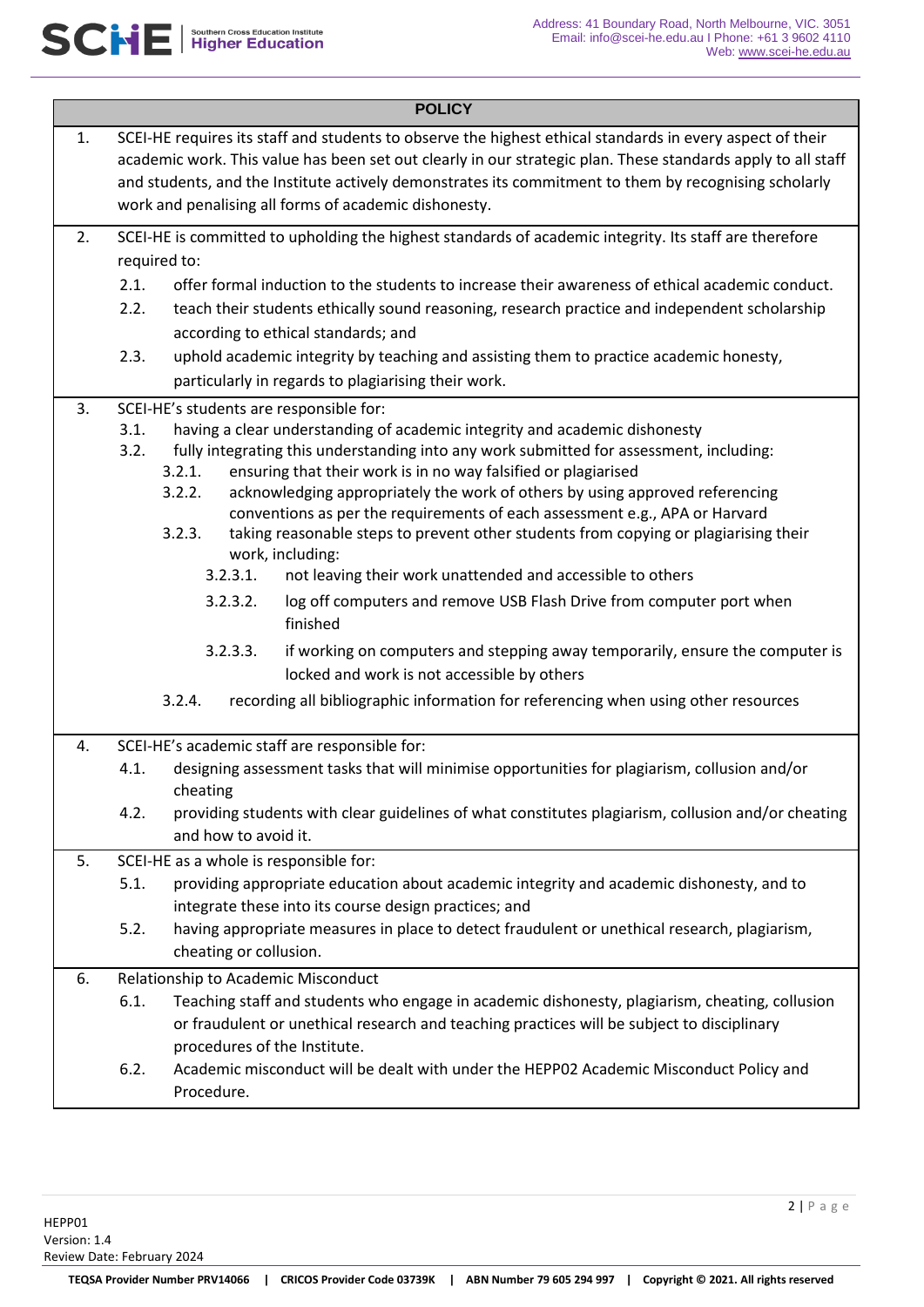| <b>PROCEDURE</b>                             |         |                                                                                                                                                                                                                                                                                                       |  |  |
|----------------------------------------------|---------|-------------------------------------------------------------------------------------------------------------------------------------------------------------------------------------------------------------------------------------------------------------------------------------------------------|--|--|
| 1.<br>Failure to maintain academic integrity |         |                                                                                                                                                                                                                                                                                                       |  |  |
|                                              | 1.1.    | If a teaching staff member suspects that a student may have breached the academic integrity<br>policy, the course coordinator is to be notified.                                                                                                                                                      |  |  |
|                                              | 1.2.    | To assist in identification of potential breaches, the teaching staff member or the course<br>coordinator may require the student to authenticate their development of the assessment by<br>providing the notes, drafts, reference materials used.                                                    |  |  |
|                                              | 1.3.    | The course coordinator may also require that a student use text matching software e.g.,<br>Turnitin, to assist in verifying that original work has been submitted.                                                                                                                                    |  |  |
|                                              | 1.4.    | For dealing with cases of failure to maintain academic integrity, it must be determined<br>whether the incident represents a minor or major breach.                                                                                                                                                   |  |  |
|                                              | 1.5.    | The Dean, in consultation with the Course Coordinator will rule if an incident is minor or<br>major.                                                                                                                                                                                                  |  |  |
|                                              | 1.6.    | Procedures for dealing with incidence of breaches of academic integrity at the minor or major<br>level are outlined in the HEPP02 Academic Misconduct Policy and Procedure.                                                                                                                           |  |  |
|                                              | 1.7.    | Internal auditing and moderation will be incorporated into the quality assurance system.                                                                                                                                                                                                              |  |  |
|                                              | 1.8.    | Whistleblowing should be encouraged and protected to maintain an environment of<br>academic integrity.                                                                                                                                                                                                |  |  |
| 2.                                           | Appeals |                                                                                                                                                                                                                                                                                                       |  |  |
|                                              | 2.1.    | A student upon whom a penalty has been imposed under this policy is entitled to appeal to<br>the Teaching and Learning Committee on the grounds listed in HEPP02 Academic Misconduct<br>Policy and Procedure and in accordance to the HEPP03 Student Complaint and Grievance<br>policy and procedure. |  |  |
|                                              | 2.2.    | The Academic Board will organise a Standing Appeals Committee to deal with the appeals.<br>The chairperson of the Standing Appeals Committee should be appointed by the Academic<br>board and should be independent to management.                                                                    |  |  |
| 3.<br>Record keeping                         |         |                                                                                                                                                                                                                                                                                                       |  |  |
|                                              | 3.1.    | Records must be maintained for minor and major cases of failure to maintain academic<br>integrity, and in accordance with HEPP02 Academic Misconduct Policy and Procedure.                                                                                                                            |  |  |

#### **RELATED DOCUMENTS**

HEPP02 Academic Misconduct Policy and Procedure

HEPP03 Student Complaint and Grievance policy and procedure

HEPP04 Assessment Policy and Procedure

HEPP05 Academic Appeals Policy and Procedure

HEMIS14 Student Charter

## **LEGISLATIVE CONTEXT**

Tertiary Education Quality and Standards Agency Act 2011 (Cwth) Higher Education Standards Framework (Threshold Standards) 2015 The National Code of Practice for Registration Authorities and Providers of Education and Training to Overseas Students 2018, known as 'the National Code 2018 - Standard 8 (Specifically 8.8.1) The Education Services for Overseas Students (ESOS) Act 2000